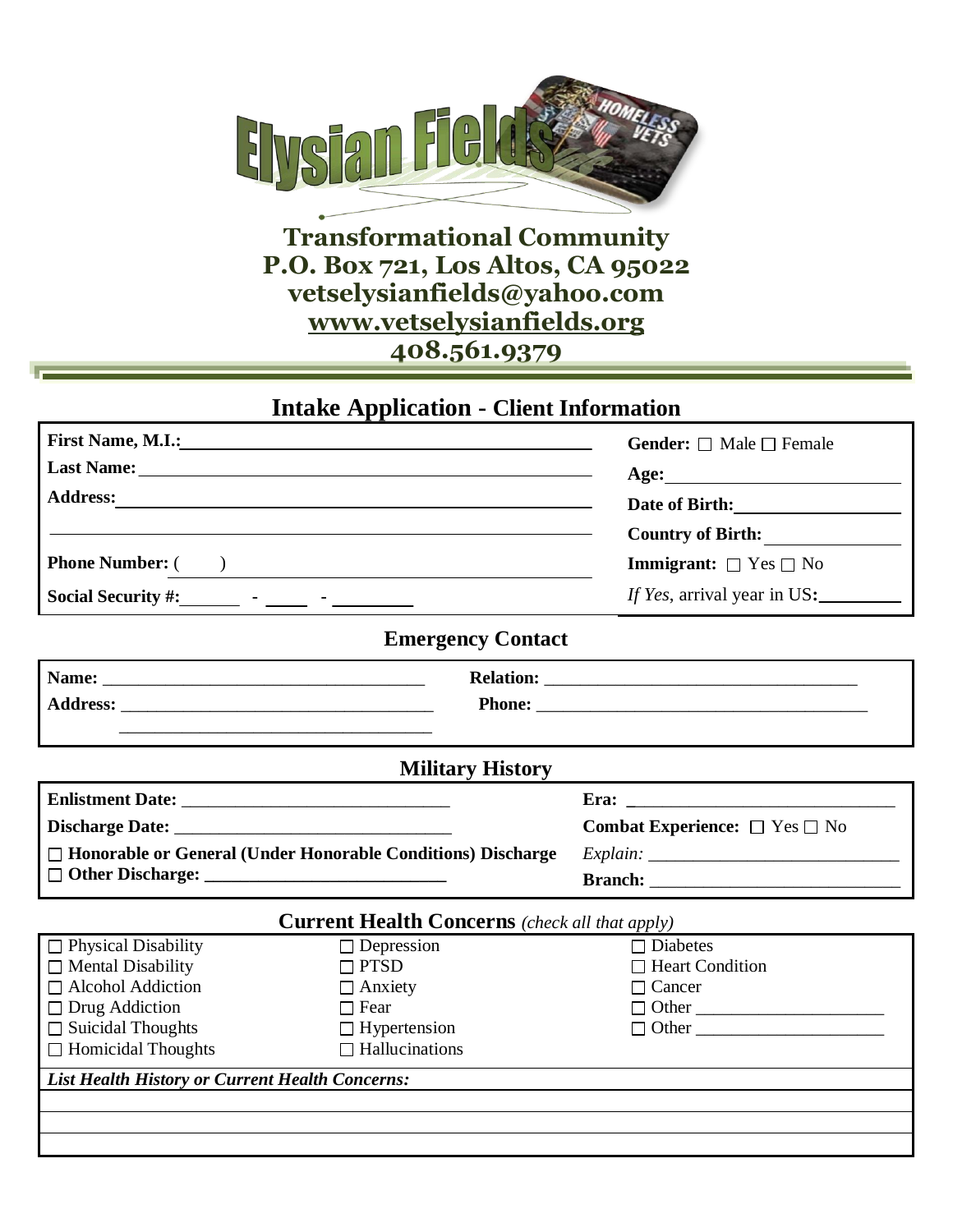| <b>Housing History</b>                                |
|-------------------------------------------------------|
| # of Previous episodes of homelessness:               |
|                                                       |
| Approximate total length of homelessness in lifetime: |
|                                                       |
|                                                       |

**Client Name: \_\_\_\_\_\_\_\_\_\_\_\_\_\_\_\_\_\_\_\_\_\_\_\_\_\_\_\_\_\_\_\_**

| $\Box$ Health Issues<br>$\Box$ Mental Health Issues<br>$\Box$ Drugs                             | $\Box$ Domestic Violence<br>$\Box$ Mental Abuse<br>$\Box$ Alcohol | $\Box$ Sexual Abuse<br>$\Box$ Physical Abuse | $\Box$ Other<br>$\Box$ Other<br>$\Box$ Other |
|-------------------------------------------------------------------------------------------------|-------------------------------------------------------------------|----------------------------------------------|----------------------------------------------|
| <b>List Housing History</b> (ex. eviction history, unpaid rent, broken leases, back rent owed): |                                                                   |                                              |                                              |
|                                                                                                 |                                                                   |                                              |                                              |

## **Legal & Criminal History** *(To be completed by client)*

| <b>List Current Legal Issues:</b> |  |
|-----------------------------------|--|
|                                   |  |
|                                   |  |
|                                   |  |
| <b>List Criminal History:</b>     |  |
|                                   |  |
|                                   |  |
|                                   |  |

| <b>Education History</b>                                                                                                                                                                                    |                                                                                                                                                           |  |
|-------------------------------------------------------------------------------------------------------------------------------------------------------------------------------------------------------------|-----------------------------------------------------------------------------------------------------------------------------------------------------------|--|
| Last Grade Completed in US:                                                                                                                                                                                 | Last Grade Completed in Foreign Country:                                                                                                                  |  |
| <b>Schooling Completed</b><br>$\Box$ No High School Diploma<br>$\Box$ US High School Diploma<br>$\Box$ GED                                                                                                  | $\Box$ Associate Degree (2 years beyond H.S.)<br>$\Box$ Bachelor Degree (4 years beyond H.S.)<br>$\Box$ Masters Degree (1 or more years beyond Bachelors) |  |
| $\Box$ Equivalent of HS Diploma in Another Country<br><i>Does the Veteran wish to pursue any additional education or training?</i> $\Box$ Yes $\Box$ No<br>If yes, please explain: $\overline{\phantom{a}}$ | $\Box$ Doctorate Degree                                                                                                                                   |  |
|                                                                                                                                                                                                             |                                                                                                                                                           |  |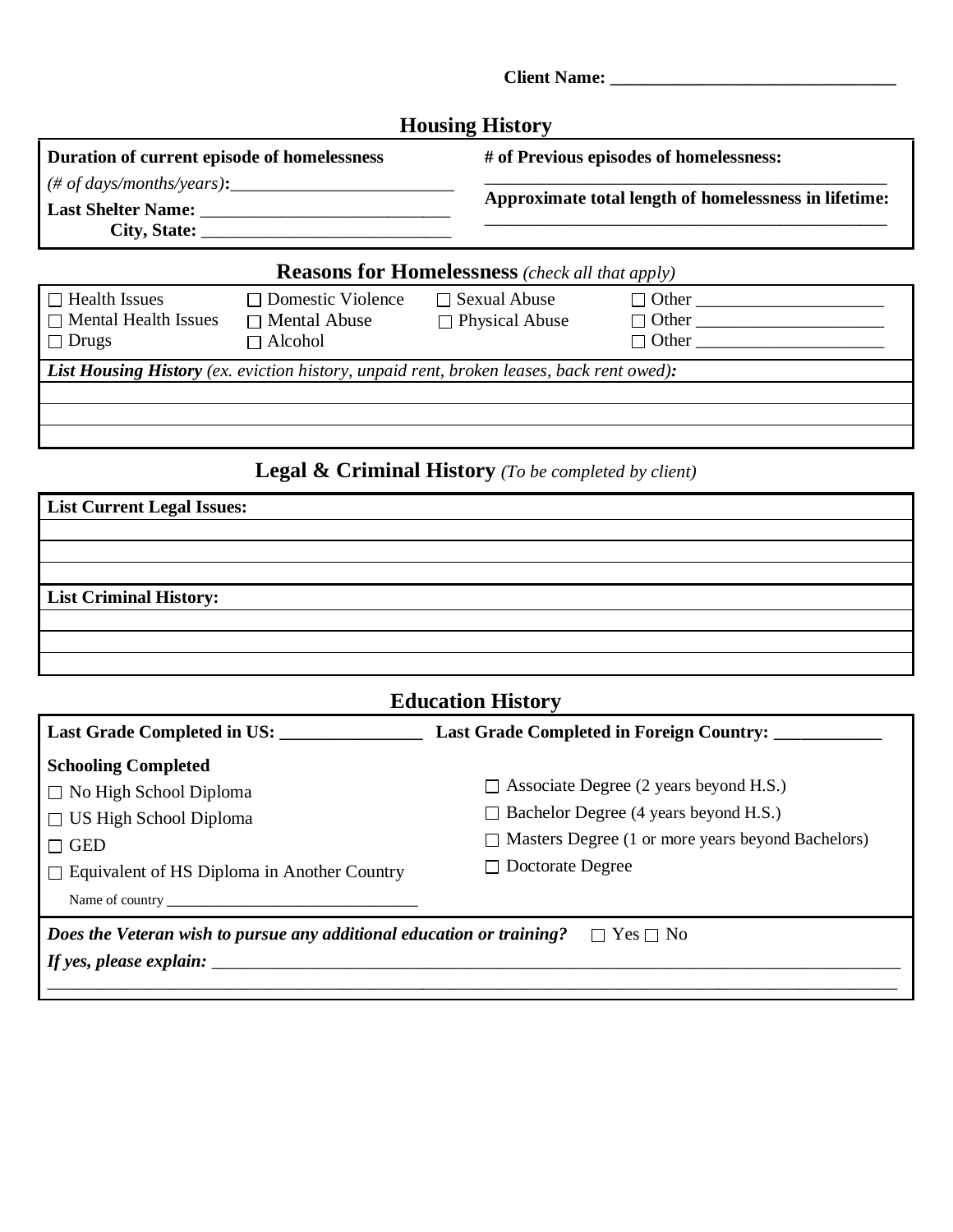|                                                                                                                                                                                                                  |                                                                                     | <b>Employment History</b>                                                                                                                                                                                                                                                                                                                                             |                                |                                       |
|------------------------------------------------------------------------------------------------------------------------------------------------------------------------------------------------------------------|-------------------------------------------------------------------------------------|-----------------------------------------------------------------------------------------------------------------------------------------------------------------------------------------------------------------------------------------------------------------------------------------------------------------------------------------------------------------------|--------------------------------|---------------------------------------|
| <b>Employment Status:</b><br>$\Box$ Employed<br>$\Box$ Unemployed and Looking for Work (see below)<br>$\Box$ Unemployed and Not Looking for Work (see below)<br>$\Box$ Retired or Otherwise Not Looking for Work |                                                                                     | <b>Seeking Employment:</b> $\Box$ Yes $\Box$ No<br><b>Recently Laid off or Fired:</b> $\Box$ Yes $\Box$ No                                                                                                                                                                                                                                                            |                                |                                       |
| If unemployed, reasons for unemployment: (check all that apply)                                                                                                                                                  |                                                                                     |                                                                                                                                                                                                                                                                                                                                                                       |                                |                                       |
| $\Box$ Health Issues<br>$\Box$ Mental Health Issues<br>□ Lack of Transportation<br>$\Box$ Discrimination                                                                                                         | $\Box$ Educational Barriers<br>$\Box$ No training<br>$\Box$ Insufficient job skills |                                                                                                                                                                                                                                                                                                                                                                       | $\Box$ Drugs<br>$\Box$ Alcohol | $\Box$ Other                          |
|                                                                                                                                                                                                                  |                                                                                     | <b>Current Income</b>                                                                                                                                                                                                                                                                                                                                                 |                                |                                       |
| <b>Personal Income:</b> 50 - \$4,999 10,000-\$9,999 10,000-\$14,999 10,000 - \$19,999                                                                                                                            |                                                                                     |                                                                                                                                                                                                                                                                                                                                                                       |                                |                                       |
|                                                                                                                                                                                                                  |                                                                                     |                                                                                                                                                                                                                                                                                                                                                                       |                                |                                       |
| Note the total monthly income and the source $(s)$ of income below.                                                                                                                                              |                                                                                     |                                                                                                                                                                                                                                                                                                                                                                       |                                |                                       |
| $\frac{\text{S}}{\text{S}}$<br>Employment                                                                                                                                                                        |                                                                                     | VA Disability                                                                                                                                                                                                                                                                                                                                                         |                                | $\sim$                                |
| Unemployment<br>$\frac{\text{S}}{\text{S}}$<br>GAU                                                                                                                                                               |                                                                                     | <b>VA</b> Pension<br>VA Retirement                                                                                                                                                                                                                                                                                                                                    |                                | $\frac{\text{S}}{\text{S}}$<br>$\sim$ |
| $\frac{\text{S}}{\text{S}}$<br>$\frac{\text{S}}{\text{S}}$<br><b>GAX</b>                                                                                                                                         |                                                                                     |                                                                                                                                                                                                                                                                                                                                                                       |                                |                                       |
| Retirement<br>$\sim$                                                                                                                                                                                             |                                                                                     | Other $\frac{\sqrt{3}}{2}$ $\frac{\sqrt{3}}{2}$ $\frac{\sqrt{3}}{2}$ $\frac{\sqrt{3}}{2}$ $\frac{\sqrt{3}}{2}$ $\frac{\sqrt{3}}{2}$ $\frac{\sqrt{3}}{2}$ $\frac{\sqrt{3}}{2}$ $\frac{\sqrt{3}}{2}$ $\frac{\sqrt{3}}{2}$ $\frac{\sqrt{3}}{2}$ $\frac{\sqrt{3}}{2}$ $\frac{\sqrt{3}}{2}$ $\frac{\sqrt{3}}{2}$ $\frac{\sqrt{3}}{2}$ $\frac{\sqrt{3}}{2}$ $\frac{\sqrt{3$ |                                |                                       |
| Social Security<br>$\sim$                                                                                                                                                                                        |                                                                                     | Other $\frac{\sqrt{3}}{2}$ $\frac{\sqrt{3}}{2}$ $\frac{\sqrt{3}}{2}$ $\frac{\sqrt{3}}{2}$ $\frac{\sqrt{3}}{2}$ $\frac{\sqrt{3}}{2}$ $\frac{\sqrt{3}}{2}$ $\frac{\sqrt{3}}{2}$ $\frac{\sqrt{3}}{2}$ $\frac{\sqrt{3}}{2}$ $\frac{\sqrt{3}}{2}$ $\frac{\sqrt{3}}{2}$ $\frac{\sqrt{3}}{2}$ $\frac{\sqrt{3}}{2}$ $\frac{\sqrt{3}}{2}$ $\frac{\sqrt{3}}{2}$ $\frac{\sqrt{3$ |                                |                                       |
|                                                                                                                                                                                                                  |                                                                                     | Total monthly income \$                                                                                                                                                                                                                                                                                                                                               |                                |                                       |
| List any monthly expenses or financial responsibilities. (Child support, legal expenses,, school loans, etc.)                                                                                                    |                                                                                     |                                                                                                                                                                                                                                                                                                                                                                       |                                |                                       |
|                                                                                                                                                                                                                  |                                                                                     | $\begin{tabular}{c} 1.1 \end{tabular}$                                                                                                                                                                                                                                                                                                                                |                                |                                       |
| $\mathbb{S}$                                                                                                                                                                                                     |                                                                                     |                                                                                                                                                                                                                                                                                                                                                                       |                                | $\mathbb{S}$                          |
|                                                                                                                                                                                                                  |                                                                                     |                                                                                                                                                                                                                                                                                                                                                                       |                                |                                       |

**Monthly Total \$ \_\_\_\_\_\_\_\_\_\_\_\_\_\_**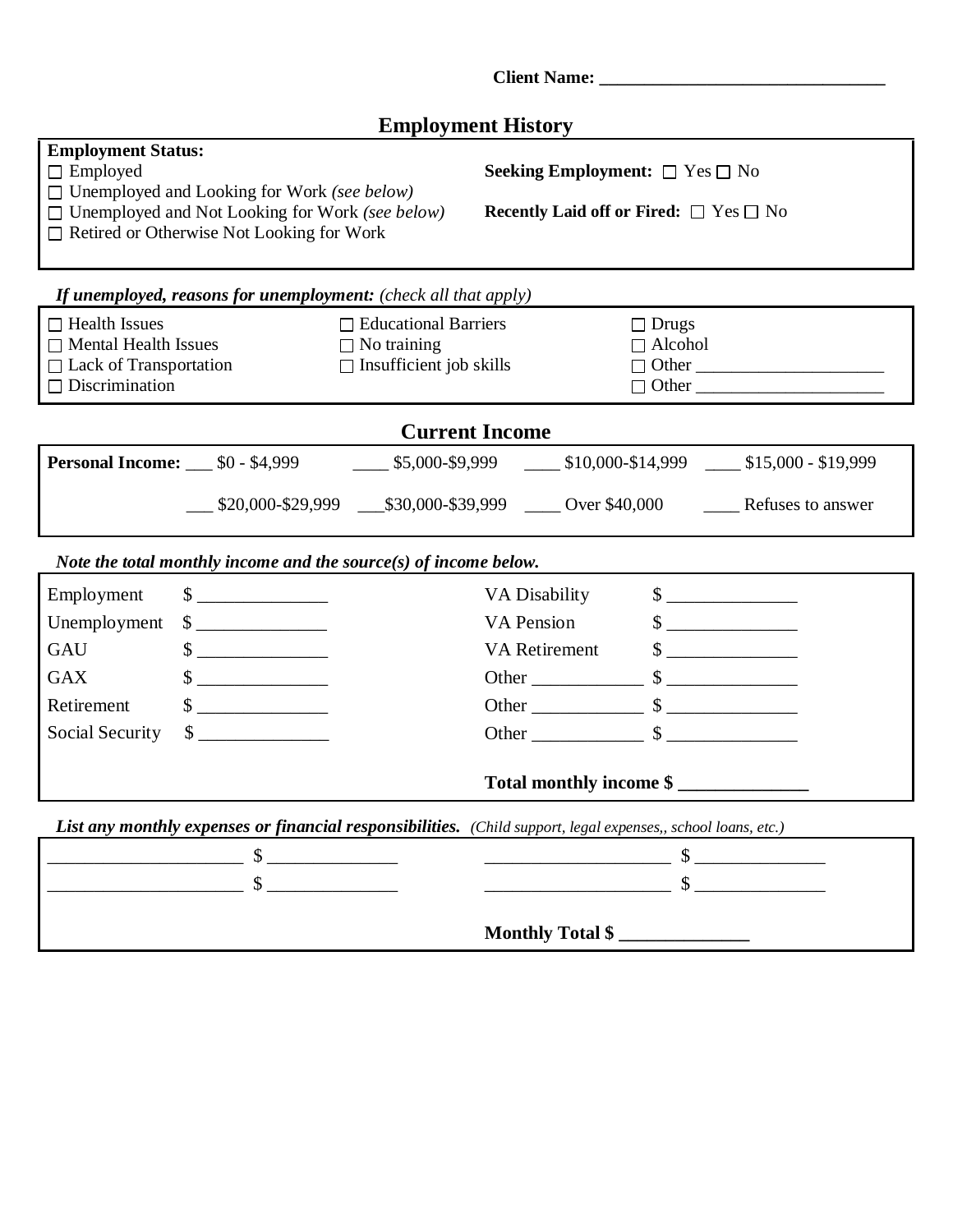# **Employment History**

|                                                                                                                       | <b>Occupation/Job title:</b>                                                    |  |  |
|-----------------------------------------------------------------------------------------------------------------------|---------------------------------------------------------------------------------|--|--|
| <b>Job Type:</b> $\Box$ Full Time (30 or more hrs/wk) $\Box$ Multiple Jobs                                            |                                                                                 |  |  |
| $\Box$ Part Time ( less than 30 hrs/wk)                                                                               | End Date (if applicable): ________                                              |  |  |
|                                                                                                                       | # Hours Per Week _________                                                      |  |  |
| <u> 1989 - Johann Barn, amerikan berkema dalam berkema dalam berkema dalam berkema dalam berkema dalam berkema da</u> | Salary: $\frac{1}{2}$                                                           |  |  |
|                                                                                                                       | <b>Occupation/Job title:</b>                                                    |  |  |
|                                                                                                                       |                                                                                 |  |  |
| Job Type: $\Box$ Full Time (30 or more hrs/wk) $\Box$ Multiple Jobs                                                   | Start Date: (mo/yr)______________                                               |  |  |
| $\Box$ Part Time (less than 30 hrs/wk)                                                                                |                                                                                 |  |  |
|                                                                                                                       | # Hours Per Week ________                                                       |  |  |
| <u> 1989 - Johann Barn, amerikan berkema dalam berkema dalam berkema dalam berkema dalam berkema dalam berkema da</u> | Salary: $\frac{1}{2}$                                                           |  |  |
|                                                                                                                       | <b>Occupation/Job title:</b>                                                    |  |  |
|                                                                                                                       |                                                                                 |  |  |
| <b>Job Type:</b> $\Box$ Full Time (30 or more hrs/wk) $\Box$ Multiple Jobs                                            | Start Date: (mo/yr)______________                                               |  |  |
| $\Box$ Part Time ( less than 30 hrs/wk)                                                                               |                                                                                 |  |  |
|                                                                                                                       | # Hours Per Week ________                                                       |  |  |
|                                                                                                                       |                                                                                 |  |  |
|                                                                                                                       | <b>Occupation/Job title:</b>                                                    |  |  |
|                                                                                                                       |                                                                                 |  |  |
| <b>Job Type:</b> $\Box$ Full Time (30 or more hrs/wk) $\Box$ Multiple Jobs                                            | Start Date: (mo/yr)____________                                                 |  |  |
| $\Box$ Part Time ( less than 30 hrs/wk)                                                                               |                                                                                 |  |  |
|                                                                                                                       | # Hours Per Week _________                                                      |  |  |
|                                                                                                                       | Salary: $\frac{1}{2}$                                                           |  |  |
|                                                                                                                       | <b>Occupation/Job title:</b>                                                    |  |  |
|                                                                                                                       | the contract of the contract of the contract of the contract of the contract of |  |  |
| $\Box$ Multiple Jobs<br><b>Job Type:</b> $\Box$ Full Time (30 or more hrs/wk)                                         | Start Date: (mo/yr)_____________                                                |  |  |
| $\Box$ Part Time (less than 30 hrs/wk)                                                                                |                                                                                 |  |  |
|                                                                                                                       | # Hours Per Week _________                                                      |  |  |
|                                                                                                                       | Salary: $\frac{1}{2}$                                                           |  |  |